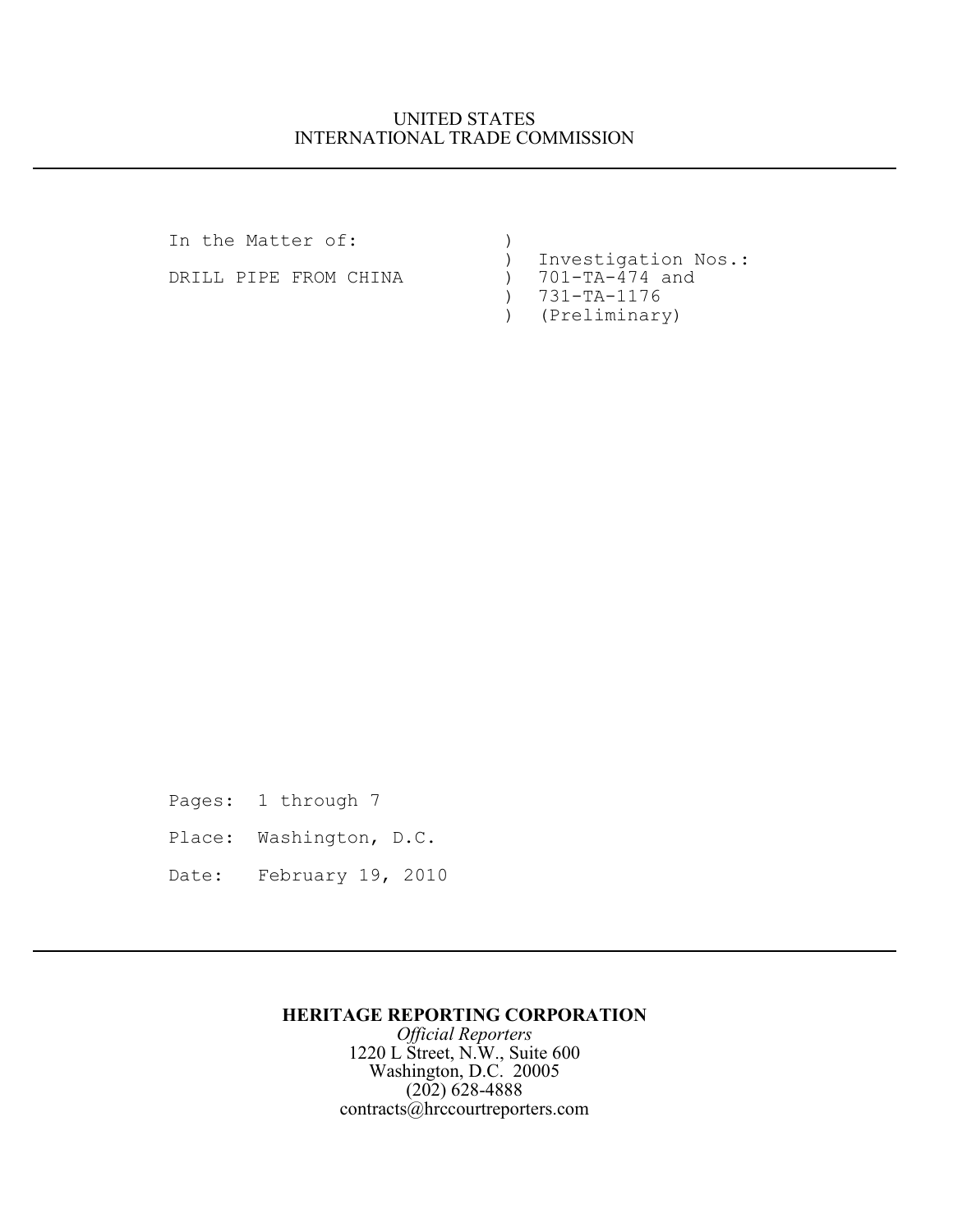THE UNITED STATES INTERNATIONAL TRADE COMMISSION

| In the Matter of:     |                     |
|-----------------------|---------------------|
|                       | Investigation Nos.: |
| DRILL PIPE FROM CHINA | ) 701-TA-474 and    |
|                       | $) 731 - TA - 1176$ |
|                       | ) (Preliminary)     |

Friday, February 19, 2010

Room 101 U.S. International Trade Commission 500 E Street, S.W. Washington, D.C.

The Commission meeting commenced, pursuant to notice, at 11:00 a.m., before the Commissioners of the United States International Trade Commission, the Honorable DANIEL R. PEARSON, Vice Chairman, presiding. APPEARANCES:

On Behalf of the International Trade Commission:

Commissioners:

SHARA L. ARANOFF, CHAIRMAN (via telephone) DANIEL R. PEARSON, VICE CHAIRMAN (presiding) DEANNA TANNER OKUN, COMMISSIONER (via telephone) CHARLOTTE R. LANE, COMMISSIONER IRVING A. WILLIAMSON, COMMISSIONER DEAN A. PINKERT, COMMISSIONER

BILL BISHOP, HEARINGS AND MEETINGS COORDINATOR

Heritage Reporting Corporation (202) 628-4888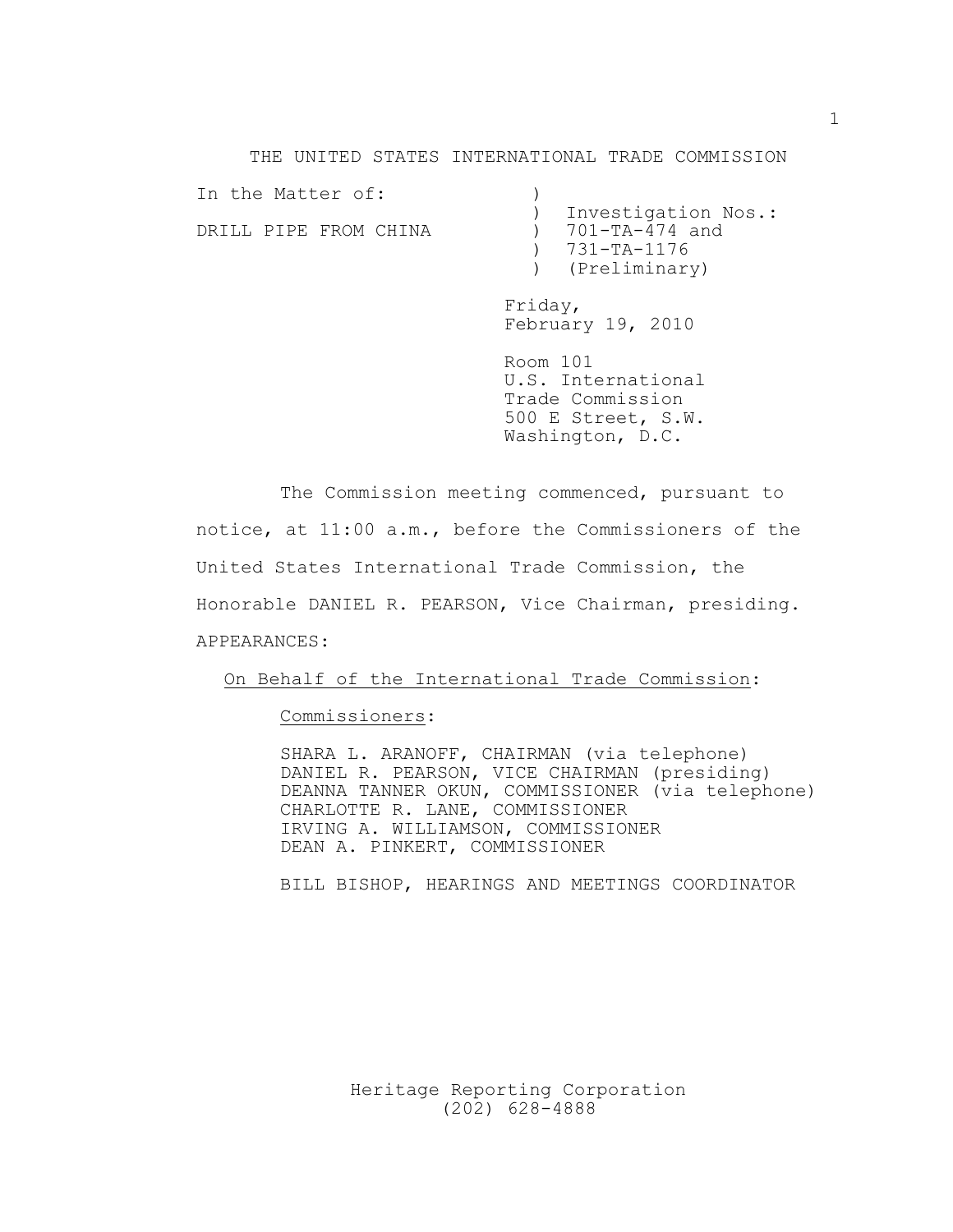APPEARANCES: (Cont'd)

Staff:

ANGELA NEWELL, INVESTIGATOR NORMAN VAN TOAI, INTERNATIONAL TRADE ANALYST NANCY BRYAN, ECONOMIST DAVID BOYLAND, ACCOUNTANT/AUDITOR ELIZABETH DUALL, ATTORNEY DOUGLAS CORKRAN, SUPERVISORY INVESTIGATOR

> Heritage Reporting Corporation (202) 628-4888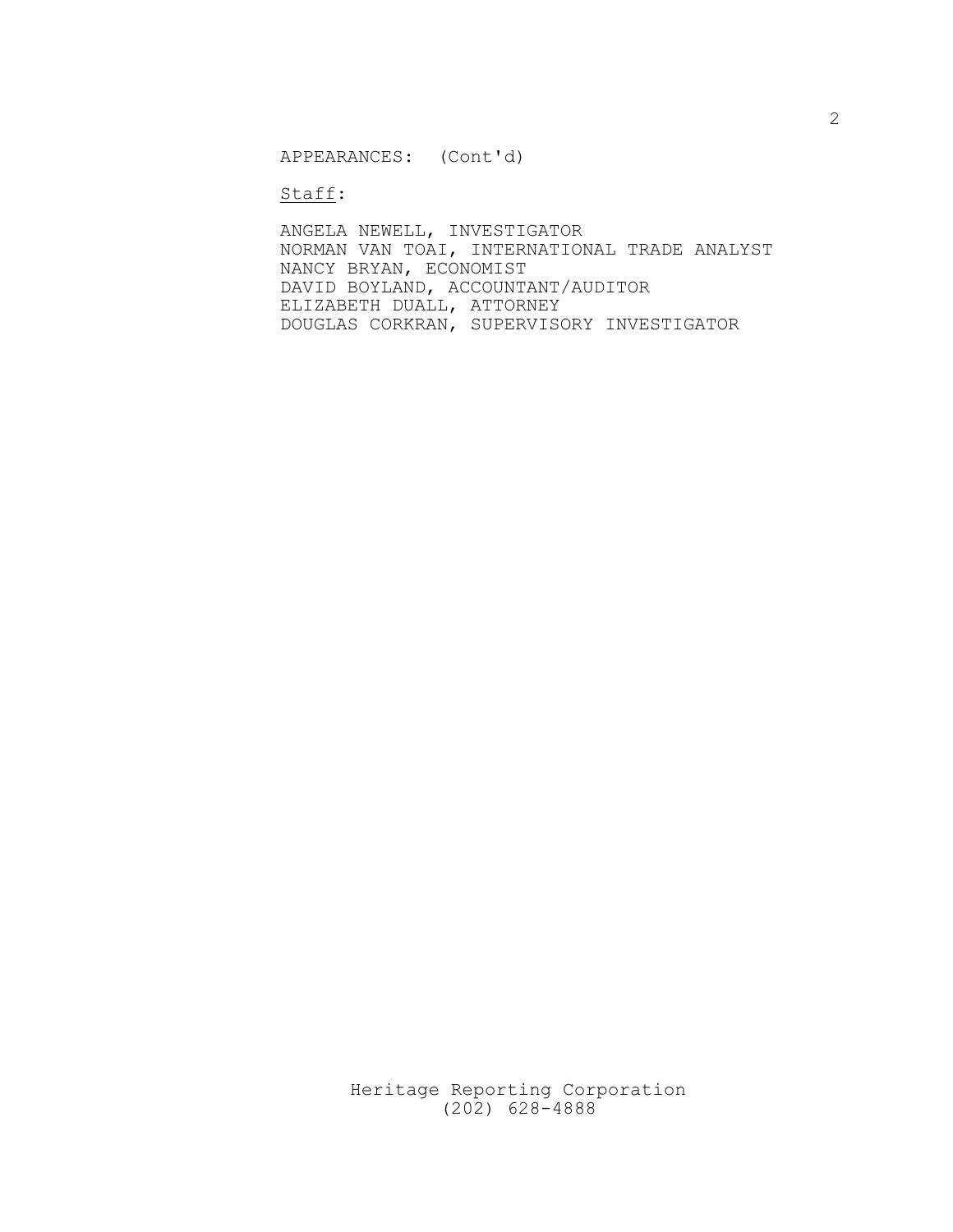## $\underline{\hskip 1cm I} \ \ \, \underline{N} \ \ \, \underline{D} \ \ \, \underline{E} \ \ \, \underline{X}$

| Meeting called to order                                                                            | 4 |
|----------------------------------------------------------------------------------------------------|---|
| Agenda for Future Meeting: none                                                                    | 4 |
| Minutes: December 30, 2009; January 14, 2010;<br>February 3 and 16, 2010                           | 4 |
| Ratification List: 10-001                                                                          | 4 |
| Outstanding Action Jackets: none                                                                   | 4 |
| Inv. Nos. 701-TA-474 and 731-TA-1176 (Preliminary) (Drill<br>Pipe from China) -- briefing and vote | 4 |

Heritage Reporting Corporation (202) 628-4888

3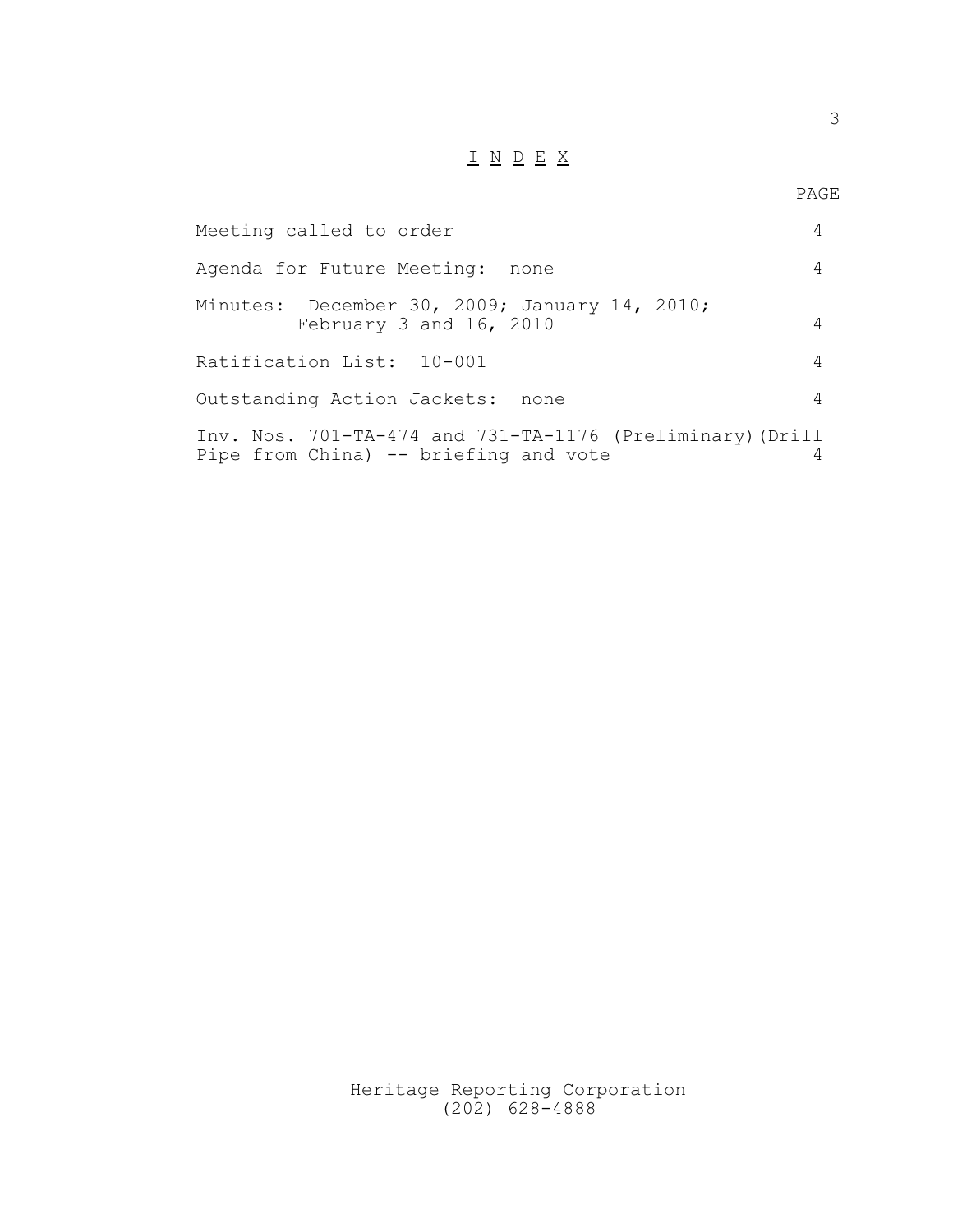| $\mathbf 1$ | $\underline{P} \underline{R} \underline{O} \underline{C} \underline{E} \underline{E} \underline{D} \underline{I} \underline{N} \underline{G} \underline{S}$ |
|-------------|-------------------------------------------------------------------------------------------------------------------------------------------------------------|
| 2           | (11:00 a.m.)                                                                                                                                                |
| 3           | VICE CHAIRMAN PEARSON: Good morning. This                                                                                                                   |
| 4           | meeting of the U.S. International Trade Commission                                                                                                          |
| 5           | will now come to order.                                                                                                                                     |
| 6           | Welcome to Chairman Aranoff and Commissioner                                                                                                                |
| 7           | Okun, who are participating by telephone.                                                                                                                   |
| 8           | CHAIRMAN ARANOFF: Good morning.                                                                                                                             |
| 9           | COMMISSIONER OKUN: Good morning.                                                                                                                            |
| 10          | VICE CHAIRMAN PEARSON: I understand that                                                                                                                    |
| 11          | there are no agendas for future meetings or                                                                                                                 |
| 12          | outstanding action jackets to consider.                                                                                                                     |
| 13          | Is there any objection to approval of the                                                                                                                   |
| 14          | minutes of December 30, 2009; January 14, 2010; and                                                                                                         |
| 15          | February 3 and 16, 2010; or Ratification List 10-001?                                                                                                       |
| 16          | (No response.)                                                                                                                                              |
| 17          | VICE CHAIRMAN PEARSON: Hearing none, they                                                                                                                   |
| 18          | are approved.                                                                                                                                               |
| 19          | Next we turn to the vote in Investigation                                                                                                                   |
| 20          | Nos. 701-TA-474 and 731-TA-1176, (Preliminary) (Drill                                                                                                       |
| 21          | Pipe from China).                                                                                                                                           |
| 22          | Welcome to Mr. Corkran and the staff who                                                                                                                    |
| 23          | participated in these investigations.                                                                                                                       |
| 24          | Are there any questions for the staff?                                                                                                                      |
| 25          | (No response.)                                                                                                                                              |
|             | Heritage Reporting Corporation<br>$(202)$ 628-4888                                                                                                          |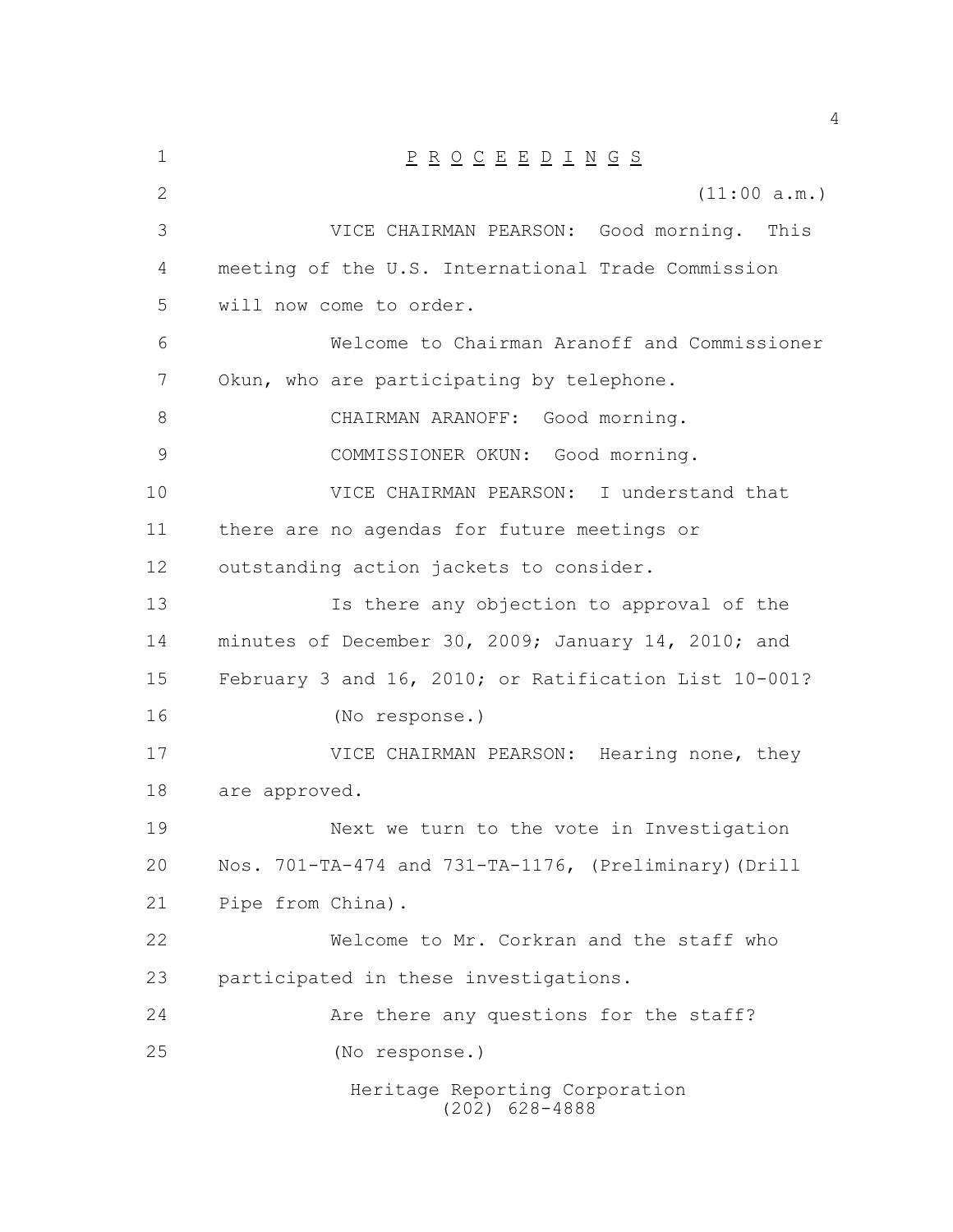Heritage Reporting Corporation (202) 628-4888 VICE CHAIRMAN PEARSON: Are there any additions or corrections to the staff report? MR. CORKRAN: Douglas Corkran, Office of Investigations. Mr. Chairman, there are no additions or corrections to the staff report. Also, it is my privilege to introduce Elizabeth Duall, who is completing her first investigation for the Office of General Counsel. VICE CHAIRMAN PEARSON: Welcome, Ms. Duall. You certainly chose an interesting investigation for your first case. Is there any objection to approval of the staff report? (No response.) VICE CHAIRMAN PEARSON: Hearing none, it is approved. 17 Mr. Secretary, will you please call the roll? MR. BISHOP: Commissioner Williamson. COMMISSIONER WILLIAMSON: I vote in the affirmative on the basis of threat. MR. BISHOP: Commissioner Aranoff. CHAIRMAN ARANOFF: I vote in the negative. MR. BISHOP: Commissioner Pinkert. COMMISSIONER PINKERT: I vote in the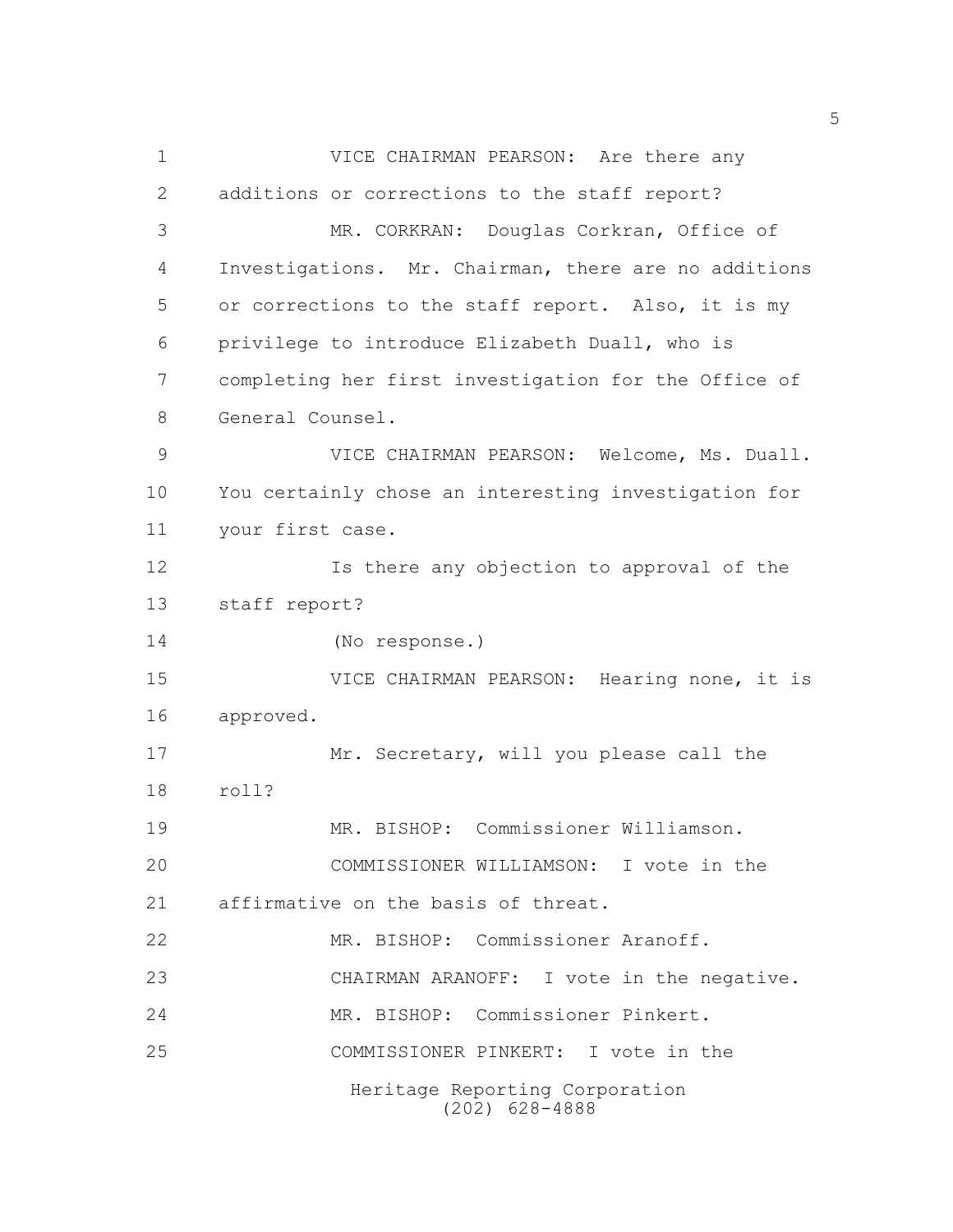affirmative on the basis of threat.

| 2  | MR. BISHOP: Commissioner Okun.                         |
|----|--------------------------------------------------------|
| 3  | COMMISSIONER OKUN: I vote in the negative.             |
| 4  | MR. BISHOP: Commissioner Lane.                         |
| 5  | COMMISSIONER LANE: I vote in the                       |
| 6  | affirmative on the basis of threat.                    |
| 7  | MR. BISHOP: Commissioner Pearson.                      |
| 8  | VICE CHAIRMAN PEARSON: I vote in the                   |
| 9  | negative.                                              |
| 10 | MR. BISHOP: Mr. Chairman, the Commission               |
| 11 | has reached affirmative determinations in these        |
| 12 | investigations.                                        |
| 13 | VICE CHAIRMAN PEARSON: Thank you, Mr.                  |
| 14 | Secretary.                                             |
| 15 | Further information regarding these                    |
| 16 | determinations will be available in the press release. |
| 17 | Commissioners' opinions currently are scheduled to be  |
| 18 | transmitted to the Department of Commerce on or before |
| 19 | March 1, 2010.                                         |
| 20 | Thank you to all staff who participated in             |
| 21 | these investigations.                                  |
| 22 | Seeing that there is no other business                 |
| 23 | before the Commission, this meeting is adjourned.      |
| 24 | (Whereupon, at 11:05 a.m., the Commission              |
| 25 | meeting in the above-entitled matter was adjourned.)   |
|    | Heritage Reporting Corporation<br>628-4888<br>(202)    |